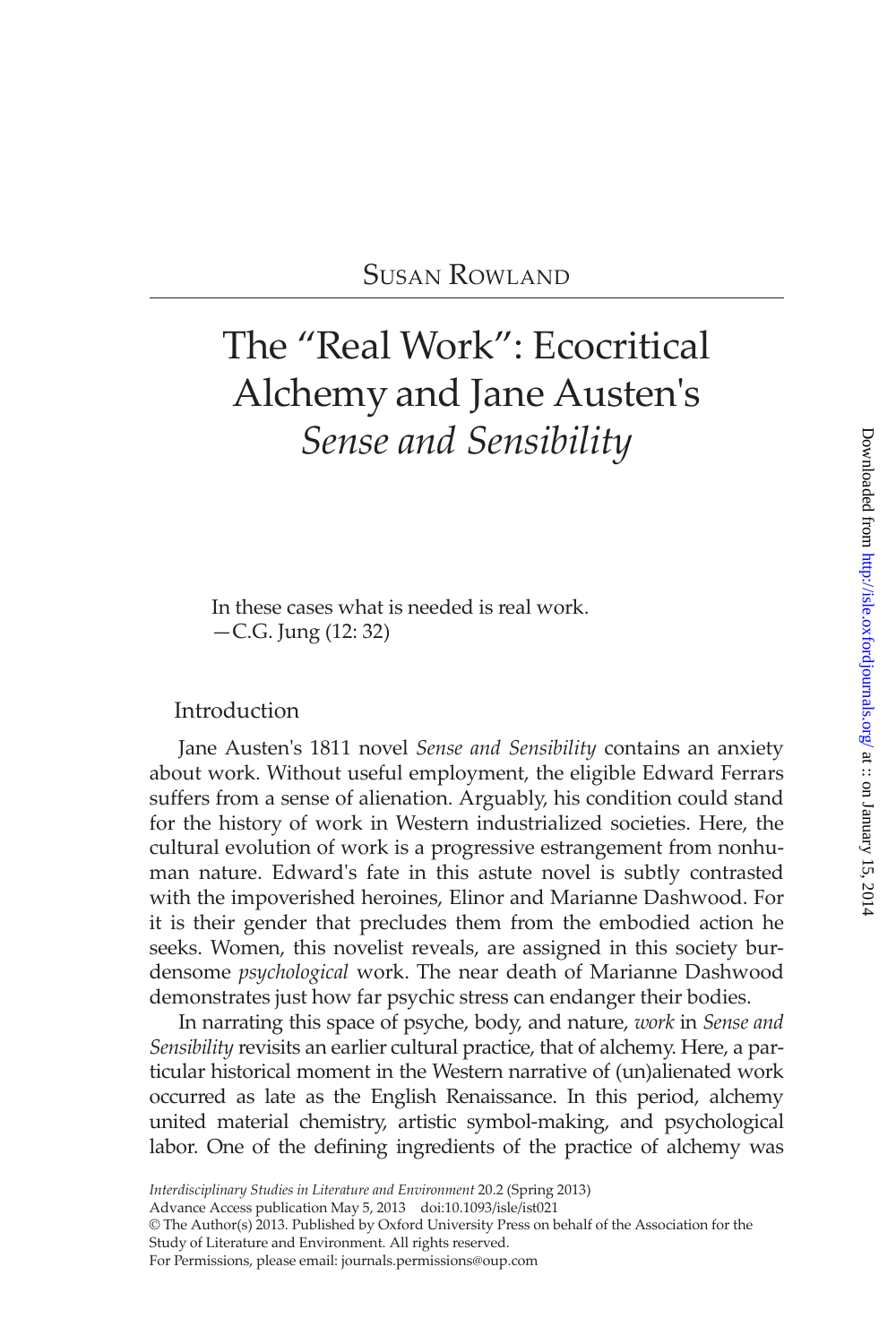myth. Enticing and frustratingly enigmatic, alchemy had a rich cultural significance because it joined dominant Christian ideas with older myths of the sacred as innate inmatter.

More deliberately than the heroines of Austen's novel, Carl Jung drew on the psychological dimension of alchemy over a century later. Like the alchemists, he wanted to invoke older mythical structures of the sacred in order to re-imbue the world with psyche. Jung therefore explored alchemical symbols for their dream-like potency. Reviewing Jung's alchemical and "poetical" psychological works, I argue that psychoanalysis is a powerful intervention into consciousness because it is a reframing of creation myths. For this very reason, it may have the potential to undo the long, sad history of the alienation of work. Jung's psychological treatment of alchemy reconnects psyche and body, human to nonhuman nature. In understanding his writing, I suggest that psychological alchemy has potential as an ecocritical practice. As I shall show, an ecocritical and psychic alchemy can explore the estrangement from nature of both Edward Ferrars and Marianne Dashwood.

#### Alienated Work and Nature

I want to begin with the notion of work, which as noun and verb embeds the making of literature in our embodied lives. Writing is work; an author makes a work to be liberated from paper into flesh by means of the work of reading. Yet "work" itself is an even more fundamental theme of human life. For most of our cultural development, work was a bodily immersion in nature. To begin with, huntergatherers gleaned from a wilderness, leaving it relatively unchanged. However, soon enough came the ancient agricultural revolution and a transformation of landscape.

Farming was work that paved the way for humans to live in cities, to become progressively more disconnected from the planet's biorhythms. Nevertheless, for many centuries, mankind remained fueled by a majority of citizens digging the earth. Only through the mechanization of labor on the land were artistic laborers freed from literally handling the soil. The writer is born as one who scratches paper, rather than soil. Eventually, he feels a psychological need to compose about, or even for, his lost connection to the body of the earth. He becomes beached in modernity, someone questing through art to find a literal, "lettered," way back to nature.

What is "work" if it no longer embeds us in the nonhuman nature that sustains our bodily existence? Ecocriticism is justifiably ambiguous about the cultural trajectory of work. In the 1970s, Lynn White, Jr.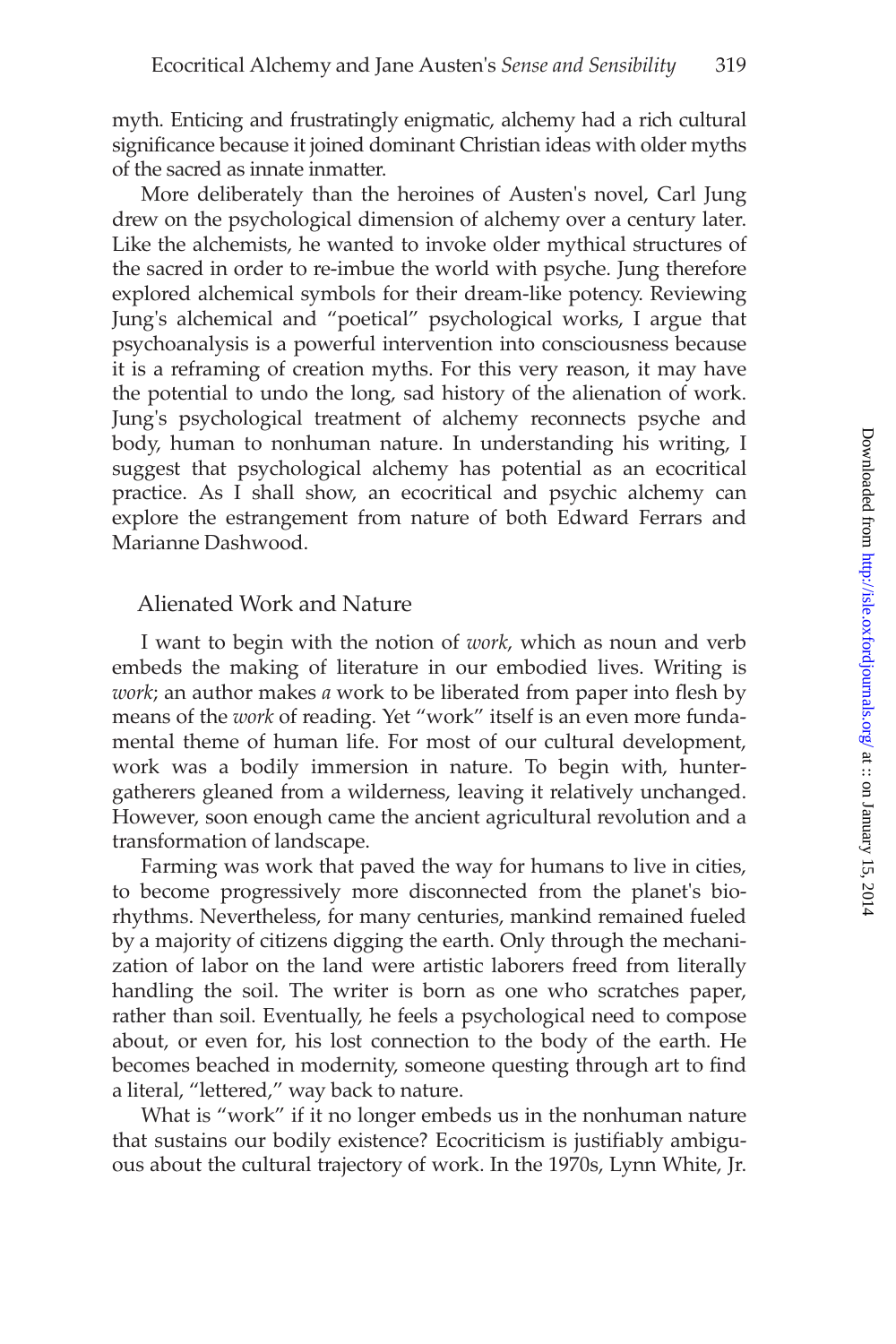pointed out that the unfeeling exploitation of nature is visible as early as medieval Europe. Work intensified there through the invention of a plough so potent that it violated existing soil structures and ended subsistence farming (14). Today, work practices that respect the nonhuman are to be found in many indigenous cultures, but the future of the whole planet is threatened by global warming caused by the unfettered evolution of "work" in the West. "Modernity" is a condition of a society that has moved from farming to factory farming.

White makes another point that suggests a role for ecopsychology in this critique of the Western culture of work: that attitudes toward nature are, in essence, religious (10). For example, Jung believed that attitudes to psychic nature are, at root, religious, and moreover that psychic nature is the nonhuman nature in us (The Structure 8: 412). Or, to be even more precise, religion was the traditional mode of symbolizing the space between what is human and what is not.

Therefore, White argues that medieval peasants who ploughed more and more of the earth were secure in their sense of righteousness because they worshipped a male God who created the earth and then stepped aside (9). God's transcendence of nature was shared by man, or at least men. Woman, as was well known, partook of the lesser nature of "matter" as a secondary creation for the benefit of man. As in Eve's deviousness with hapless Adam, woman, unforgivably, stood for matter, sexuality, body, and the bringing of death into the fate of humankind. Here, of course, woman is nature and man the culture that seeks redemption by perfecting his dominance over her.

Hence, work, in the dominant forms of Christian society, became the great task of perfecting matter, of achieving the transcendence of the divine from nature. So, if "work" is to imitate the founding labors of God's creation, it is unsurprising that man initiates a technology that begins with gouging the earth, and develops into disembodied cyberspace. Yet, it does not have to be so. White argues that pre-Christian religions had a different structure for relating to nature and therefore a different work and technology (9).

"Animism" is a term used to describe a religion where the sacred inheres within the nonhuman world; it is not essentially separate from it. Every mountain, stream, tree, season, wind, and valley is sacred and has its own spirit. Under certain conditions, these spirits can be articulate. One hugely important type of human work is to learn to talk to them. So, to live in these cultures is to evolve forms of work that grow through their careful, complex relationship with the sacred entities of nature. Here, "work" means becoming more and more a part of nature.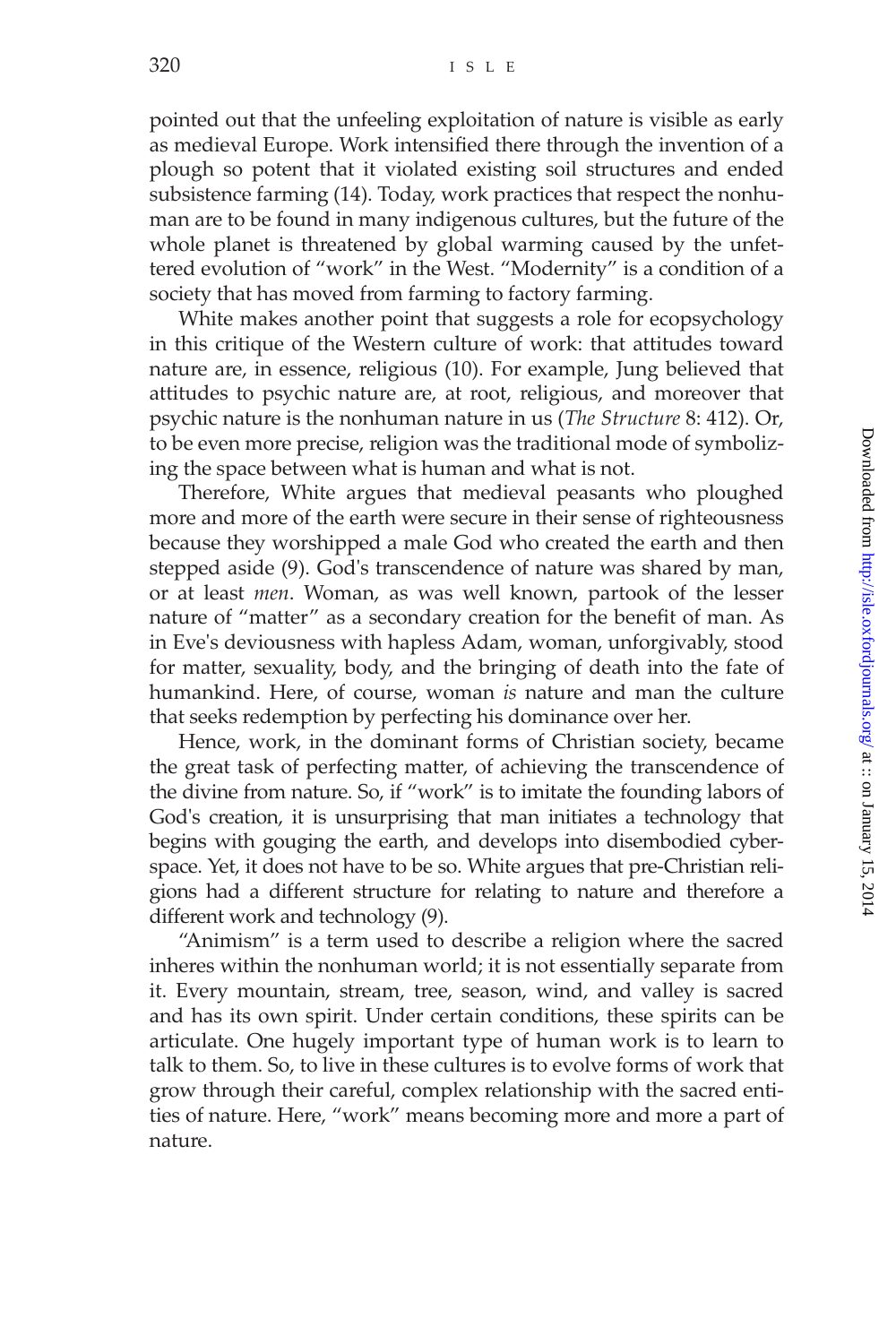In this paper, I want to look at work as both an estrangement from nature and as a way to seek out its embrace. As a vital aspect of human interaction with the nonhuman, work is a theme in literature, particularly that of the realist novel, of which Jane Austen was one of the literary pioneers. While Austen does not appear to be a novelist primarily of work or the body, Sense and Sensibility is surprisingly acute about the high psychological costs of estrangement from nature in work and physical embodiment. Linking this realist novel and the history of the alienation of work from the body in nature is alchemy and myth, as I shall show.

On the one hand, there is the history of working the land in which the stark cruelties of slavery seem to be encoded. Does not industrial farming work the land inhumanly, like a human slave? Here, we approach Edward Said's ground-breaking exposition (1993) of what is not directly represented in the work of the text: namely, the slavery underpinning the grand house of Mansfield Park. Similarly, I suggest an undercurrent of work, myth, and psyche surrounding the two heroines of Sense and Sensibility. Indeed, the novel can first be fruitfully scrutinized as the sorry tale of psychic and bodily alienation from the land. Yet, I will also suggest a mythical resistance to the alienation of the body in nature in Austen's deceptively subtle depiction of the feminine. After all, ecocriticism contains a profound optimism. Can writing, can literature, be a work back to, even of, nature?

With such an ambitious program, a first stage is to explore alchemy's possibilities as a weaving of psyche, symbols, and art.

## Alchemy and the Work of Sacred Nature

My argument is that alchemy is an important topic for ecocriticism because it contains two central tasks of ecocritical work. Ecocriticism researches and critiques our disastrous relations with nature and also, optimistically, seeks ways of rebuilding ourselves as ecologically integrated beings. In such a context, alchemy contains destructive and constructive histories. Alchemy is both an engine of the anti-ecological aspects of modernity and a space in which "other" religious attitudes to nature can be (re)discovered. Through this complex symbolic practice, we can glean more understanding of the West's tenacity in ripping apart landscapes. Yet, alchemy is also a practice for seeking alternative ways of relating to nature and is even a more ecological means of construing writing, symbols, and our "indigenous" psyche.

In the popular version of the attempt to turn lead into gold, the alchemical project is over. It belongs to the pre-scientific age where its place is as the precursor of chemistry as a de-spiritualized material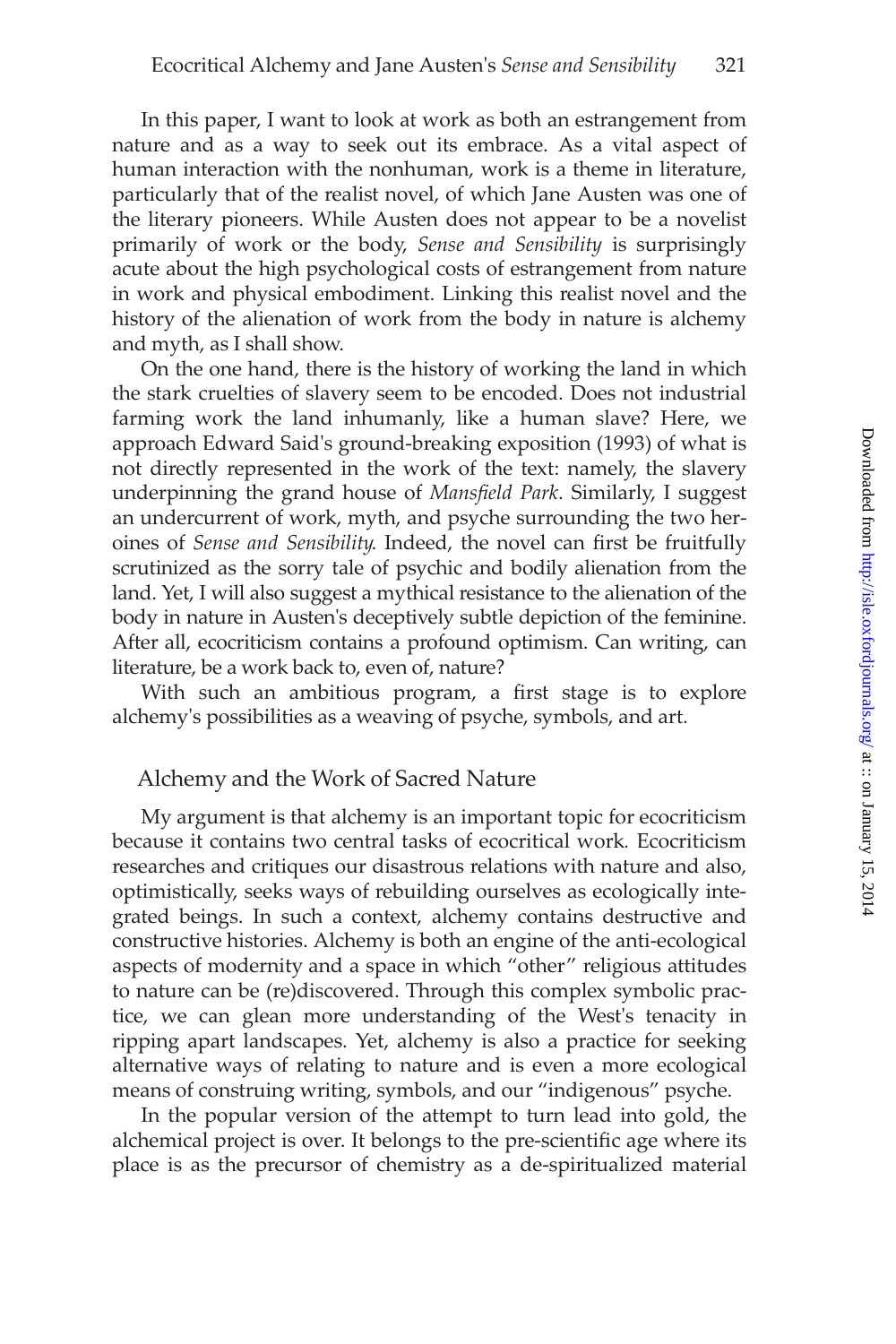science. Such a reductive dismissal of alchemy ignores its profound cultural influence, and, as I shall show, its role in the mythic imagination. Known to exist in the West from the first century CE, and rumored to be Egyptian in origin, alchemy was far more than chemistry by amateurs. It was a practice and a lore that united psyche and body, work and nature, the sacred and art.

"The Great Work" was a resonant phrase that for many centuries denoted the labor of the alchemist. He (most were male) was one who sought by imagination, writing, and the manipulation of chemical substances to facilitate the divine work in nature. Alchemists could never be straightforward Christians of the dominant patriarchal mode of the Church. They saw nature and matter as containing the sacred, not divided from it. More than this, there was a continuum between the spirit in matter and the spirit in the mind and body of the alchemist. In a very real sense, alchemy preserved the animist view of nature as inhabited by divine spirits. Mircea Eliade, in The Forge and The Crucible (1956), is explicit about alchemy as a practice of an ancient sacred myth of nature, the Earth Mother: ". . . [I]f streams, galleries of mines, and caves are compared to the *vagina* of the Earth-Mother, everything that lives in the belly of the earth is alive, albeit in the state of gestation" (42). Mining, according to Eliade, began as part of the alchemical tradition that believed that all metals were organic. They grew in the womb of Mother Earth until they reached their perfection as gold. Far from being a violation of nature, both mining and alchemy aided nature in speeding up the growth into gold. Moreover, alchemical gold is not just the inert metal of modern chemistry. For the alchemists never let go the notion of a spirit in matter. Gold has a material form in the sparkling metal; it also has spiritual forms such as divine water that grants immortality. Alchemists worked with Mother Earth, yet also toward a male sky father god in "liberating" the divine spirit.

What is fascinating in alchemy is its role in keeping together two myths of human relations with nature: the myth of a (male) God who separates himself from the mundane world and the myth of the Earth Goddess who is animistically omni-present in matter. In this crucial tension, modernity results from the dominance of the mainstream Christian attitude to nature. As Jung shows in his work on seventeenthcentury alchemy texts, the practitioners were able to claim that they rescued a sleeping god from matter (Psychology and Alchemy para. 455). So, the divine spirit they strove for, whose proper place was ethereal and above, could ultimately be identified with the image of the risen Christ himself. Alchemy began in divine immanence, the sacred within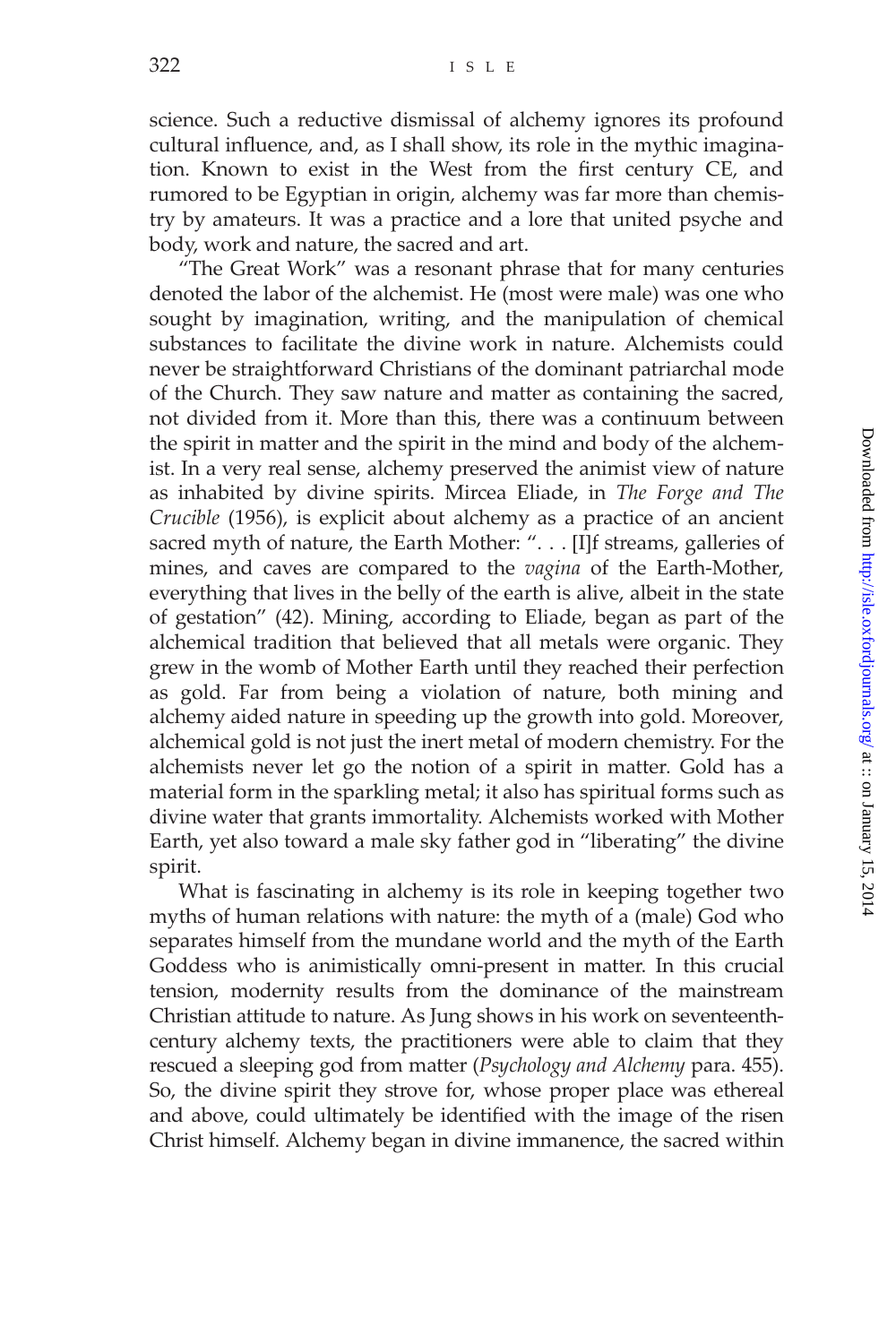nature, and devoutly achieved transcendence—God outside nature, as the Church insisted.

Eliade shows the far-reaching consequences from "the freeing of Nature from the laws of Time" (171). For if you believe that the great work is to supersede nature in the ripening of metals, then the acceleration of time by ever more efficient technological exploitation is to be welcomed. Unfortunately, when human beings take on the role of Time by substituting technology for nature, they lose the sacred role of the Great Work. For once technology has so far advanced that it substitutes for the natural time of ripening Mother Earth, then the masters of technology—modern man—lose the spiritual bond with nature (in the "work" of rescuing the spirit from nature). Work and matter become spiritless.

So, on the one hand, alchemy's fate was to be stripped of its spiritual dimension and to sponsor a tradition of despoiling the earth. Yet that was not the whole of its legacy. On the other hand, to alchemists "The Great Work" also meant work with the psyche envisioned as part of a dimension that included sacred nature. Eliade suggests that late into Western history, alchemy preserved psychic practices of becoming spiritually embedded in nature that we know from non-Western societies as initiation and shamanism (17). In effect, the shamans who served a long spiritual training in order to speak to spirits in animistic culture had a parallel in practicing alchemists in the West. Despite the "work" breeding the dangerous fantasy of escape from nature, it also connected the alchemist to it.

Therefore, buried in the history of alchemy are some of the almost forgotten roots of Western animism with regard to the nonhuman world. It would take the invention of a new scholarly discipline of psychology and a neo-shamanistic practice of psychotherapy to make visible some of the alchemical practices of psychically imbuing the body in nature. For what the psychoanalysis of Sigmund Freud and Jung does is to re-orient the creation myths structuring consciousness and our relations to nature. Moreover, prior to the invention of psychotherapy, such interventions into rebalancing the Western psyche could be found in art, the novel, and in the works of Jane Austen. Therefore, I will first of all explore psychoanalysis and myth before revealing the role of the sacred feminine and nature in Sense and Sensibility.

## Creation Myths and Their Return to Modernity

It is not news that psychoanalysis is keen to scrutinize myths that have played a shaping part in structuring the modern psyche. Freud's fascination with Oedipus and his fatal attraction to his mother (after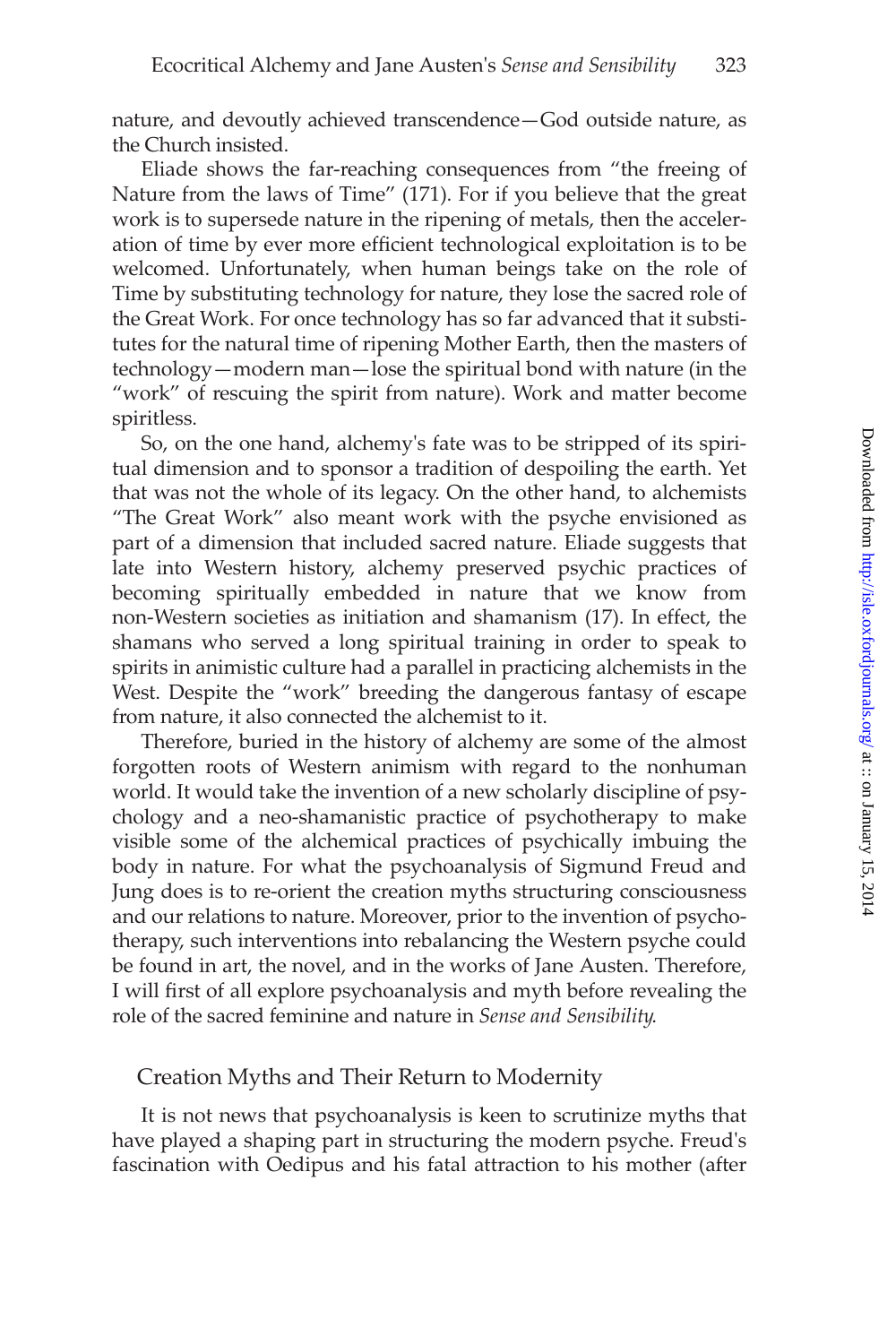unwittingly slaying his father) has been seminal. My point here is to emphasize how far psychoanalysis itself is a mythical practice of work intervening in the psyche. Seen within the larger framework of alchemy, psychoanalysis is an attempt to renegotiate the creation myths founding Western consciousness. These myths are found in various forms and combinations in the ancient religious texts, most notably, of course, in Genesis.

Creation myths and modern consciousness have been rethought by Ann Baring and Jules Cashford in The Myth of the Goddess (1991). They point out that archeological evidence suggests that the very earliest myths were likely to have centered upon the earth as a sacred mother. From her fecund body, all life is generated, and so consciousness is grounded upon body, connection, sexuality, and the earth as animate. Animism is the religious practice sponsored by this myth of psyche. Eventually, another kind of myth arose when patriarchal tribes with sky father gods took over the fertile Mediterranean regions. Here was a mythical structure of divine creation of nature as separate from oneself (494).

It follows that sky father structuring institutes dualism in which the male is made in the image of god and the female becomes the subordinate other. So, not only is consciousness erected here upon a mythical separation and repression of the body as other, but also we have the construction of a patriarchal system of exclusions in which woman is allied to body, sexuality, and nature. All these "feminine" and "natural" properties are inferior to masculinity, with its reason, and disembodied mind, which are defined as allied to divine transcendence.

Of course, the structuralist identification of these two different types of myth of consciousness only reveals that both are necessary to psychic functioning and have always existed within human cultures. What Jung, in particular, intuited was that the imbalance of these two paradigms in Western modernity and its history was dangerous to individual and collective health (Psychology and Alchemy para. 12). Both Freudian and Jungian psychoanalysis aim to restore psychic wholeness by intervening in the structuring power of myth in the human psyche. Jung, more than Freud, realized that the realignment of creation myths would have what we now call "ecological" consequences. Unsurprisingly, these psychoanalytic founding fathers oriented their own myths slightly differently, with significant consequences for later ecocriticism.

For both Jung and Freud, the earth mother lives again as the origin and matter of being in the pre-Oedipal Mother. Like the Goddess of ancient myth, the psychoanalytic entity is prior to the division of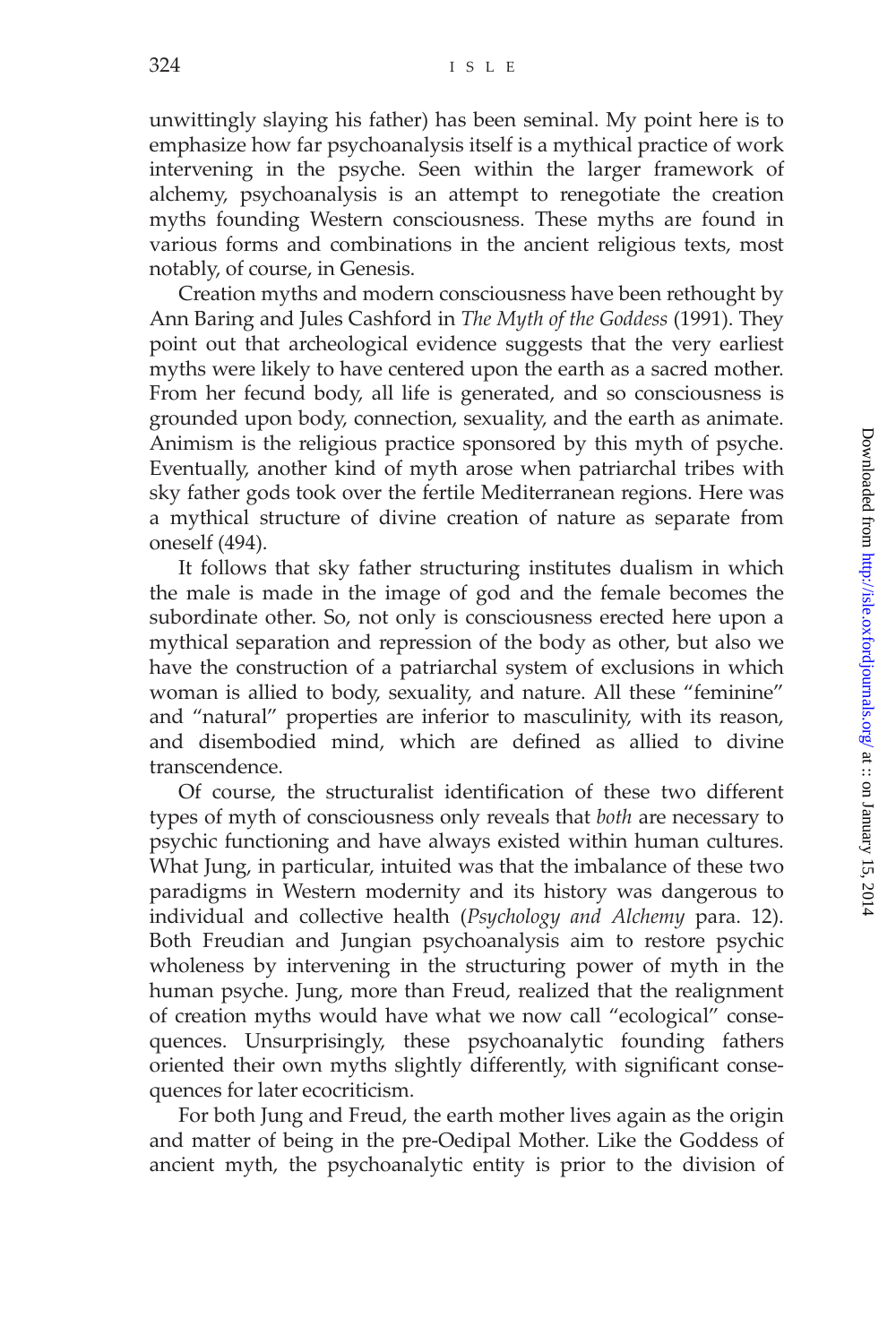genders. Unlike the myth, Freudian psychoanalysis seemed to place more emphasis on separation from her as the origin of consciousness. In the Freudian Oedipus complex, the ego learns to favor the sky father myth over his gestation in the Mother. Recognizing the Father, due to his difference, the boy child fears castration and learns to base his being upon repression of bodily connection to the Mother. Signifying sexuality as forbidden, the founding act of repression splits subjectivity between ego and the new formed unconscious forever associated with unlawful desires. This for Freud is a hero-ego dedicated to the sky father, or the phallus, in Lacanian terms. Earth mother consciousness will continue to be marginalized in these stories of origin; Freudian psychoanalysis either legitimates sky father dominance of modernity or diagnoses it, depending upon the emphasis. Jung's treatment of myth is vitally different.

First of all, since consciousness is the matter of myths, to Jung, there cannot be one sole myth of the human ego. He considered the Oedipus complex to be a significant psychic structure, but not of overwhelming importance. For only one notion is unchallengeable to Jung: the intrinsic creativity and, in part, unknowability of the unconscious (Structure para. 358). Here, we need to realize that this characteristic principle reinstates the earth mother in her position as creative of herself and home of the sacred. To put it in the words of psychological rather than mythic narrative, Jung's pre-Oedipal (m)Other is not an abyss of being; she is rather an unconsciousness desiring to give birth to the ego. Hence, the Jungian Oedipus complex has to be more of a co-operative partnership between (sky) Father pulling the ego-hero away and (earth) Mother willingly pushing the ego-hero away.

In this figuration of psychoanalysis, "nature" is animate—both the nature we are born from in the physical mother and the unconscious (m)Other figure as potential sources of meaning. So, Jung sees human nature as rooted in nature we get from our mother, which is, in turn, part of a continuum of Mother Nature, the Earth Goddess. It is therefore unsurprising that Jung downplays the necessity of repressing the unconscious and advocates a positive relationship with it. Healthy subjectivity means "individuation," becoming more and more individual by living out both creation myths.

Very important for ecocriticism is Jung's description of myths as working the psyche through symbols. A symbol is a psychic image (visual or verbal) that is imbued with the unfathomable powers of the creative, mythically structured unconscious. His symbol is an image that points to the not-yet-known or unknowable. It is mobilized by narratives we call myths and is connected to the body through the inherited principles of potential meaning Jung called "archetypes."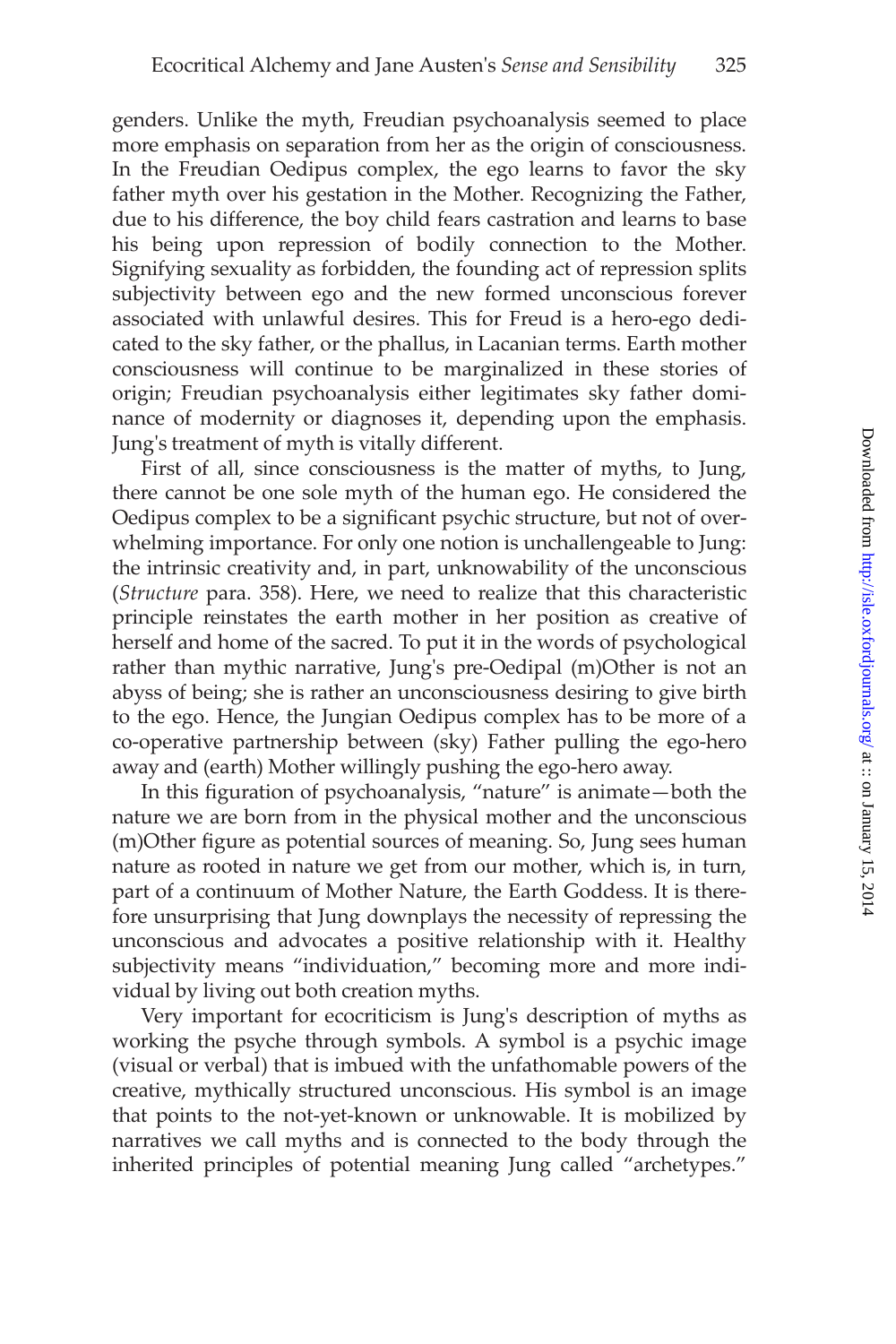What this means is that Jung theorizes a kind of language (symbol and myth) that is of the body, not repressing it, and is therefore linked to the nonhuman. Symbols and myths are suffused with unconscious nature in us that Jung says has continuity with nature outside us. A symbol or mythical narrative is sedimented by nature speaking through our imagination. Art energized by the unconscious psyche is a way of reciprocal communication with nature. Therefore to re-invigorate the earth mother creation myth in modernity is to seek a semiotics of the nonhuman.

Culturally, Jung was delighted to find in alchemy what he regarded as a more positive tradition of practicing both creation myths. He saw in alchemy texts symbols that recalled the dream images of his patients. Alchemical art animated symbols through stories that are evidently myths, since they bring together psyche, matter, and spirit. Jung particularly liked alchemy's stories of Mercurius, whose liveliness denotes the "quickness" of the liquid metal mercury, also called quicksilver. To Jung, Mercurius also stood for the unconscious, for he began as the poisonous base "leaden" matter who could be refined into an airy spirit (Psychology and Alchemy paras. 26, 84). After all, what is work in modernity but a leaden burden desperately needing to (re)find its animation? Two modern figures burdened by their lack of such animation are Edward Ferrars and Marianne Dashwood.

#### Nature and the Crisis of Work in Sense and Sensibility

Jane Austen's novels appear supremely comfortable with the notion of a disembodied psyche. And yet a challenge to a mind considered as disembodied and as wholly apart from nature is to be found in Austen's Sense and Sensibility. Indeed, the text proves highly ambiguous about the end of regarding work as a committed immersion in nature.

At the beginning of the novel, when three sisters and their widowed mother face the prospect of being uprooted, Marianne laments that nature at Norland Park is inanimate and will not miss them: "you will continue the same; unconscious of the pleasure or the regret you occasion" (23). Written before the age of modern psychology, Austen's term "unconscious" signifies a lack of sympathy, an inability to generate meaningful response.

Later, Marianne is able to link the lack of reciprocity she finds in nature to the rare communion she believes she has established with Willoughby. He, perhaps ironically on the part of the author, rescued her from nature's excesses in the cold and rain. Marianne is by then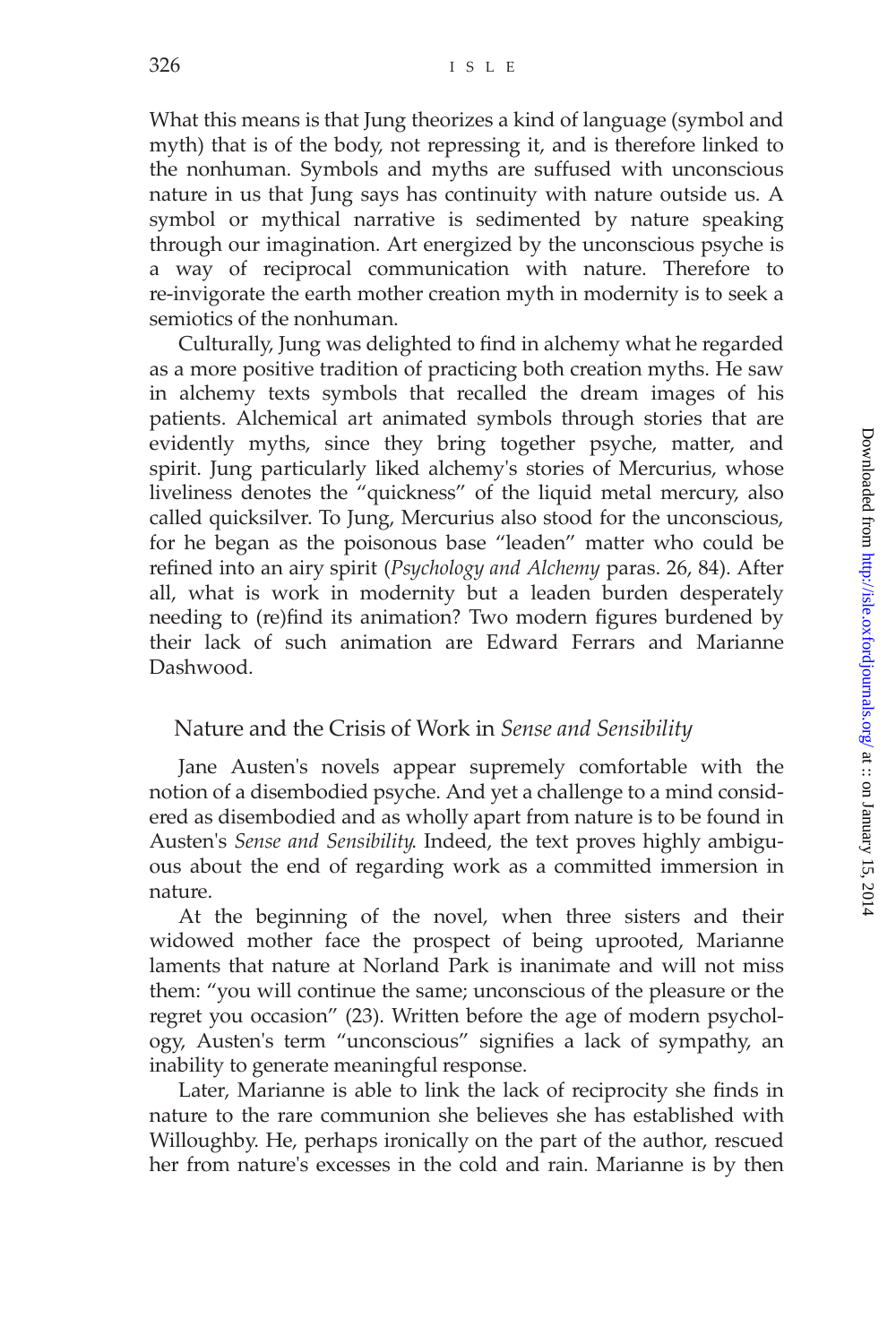established as a character reveling in nature's changing seasons, including dying vegetation. Marianne observes,

[W]ith what transporting sensations have I formerly seen [leaves] fall! ... Now there is no one to regard them. . . .

"It is not everyone," said Elinor, "who has your passion for dead leaves."

No, my feelings are not often shared. . . . But sometimes they are. (76)

In this novel, human culture estranges people from nature more than it returns them to it. Elinor repeats the note of "dead leaves" here perhaps to indicate how Marianne's immersion in Willoughby threatens to turn natural in the inescapable process of death. Marianne believes herself "transported" by looking at falling leaves, an image whose ironies in Austen have been well established in relation to Mansfield Park, with its haunting, absent presence of the transportation of slaves. Like the central character in the later novel, Marianne and her family are unenthusiastically transported from their "natural" home of birth to another residence far away. In what begins as an exile to Marianne, she finds communion with an attractive young man. This very relationship proves even more perilous than dipping herself in a nature she does not think reciprocates.

On the other hand, Marianne's adventures in the noncultured environment outside do suggest a metonymic relation to her fate. In the quotation above, she connects her passion for dead leaves with her captivation by Willoughby. Although he begins his courtship by bringing her to safety out of the rain, he later deserts her. She then contracts what could have been a fatal illness from the "indulgence of solitary rambles in inclement weather" (265). Nature is here surprisingly embodied and erotic. Unfortunately, it is also dangerous to her health and sanity.

Meanwhile, back at the family home of origin, Norland, with its new, fashionable owners, what is ancient, loved, and organic must give way to what is modern, convenient, and productive. The "natural" is cut down, literally in the felling of inconvenient trees, done explicitly to serve household economy. Here, it is Elinor who is distressed to hear that "the old walnut trees are to be felled to make way for Fanny's greenhouse" (197). She is silent at the news, however, preferring to be politic. She simply notes to herself and thus the reader how much more voluble Marianne would be at such a violation of their childhood home. Her brother and his wife treat their estate as a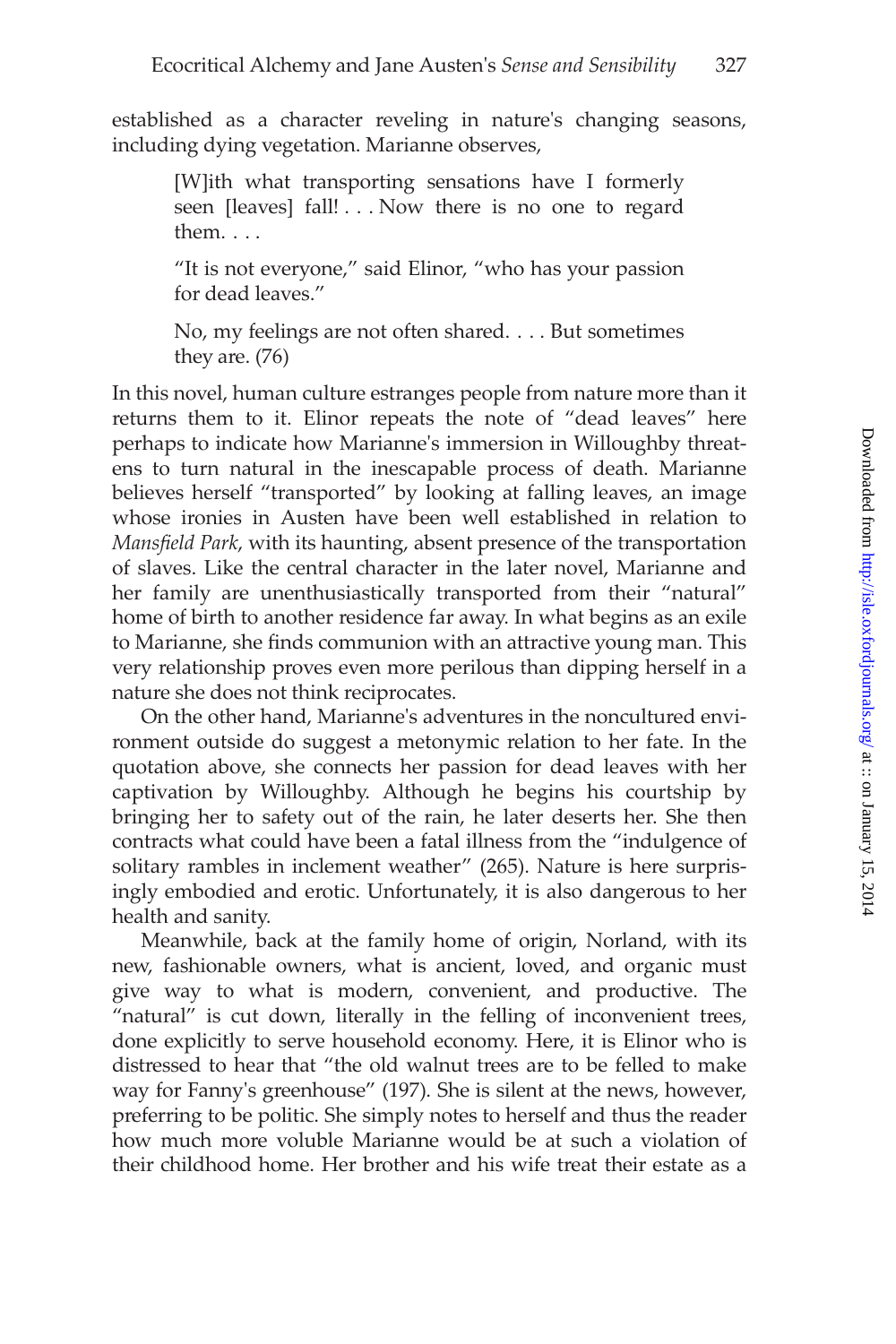source of money and status. This greenhouse is part of a social vision that is blind to natural cycles and beauties. Indeed, for the new owners of Norland, the circulation of money is valued more than the trees' part in the circulation of oxygen.

Here, Elinor's restrained valuing of nature as something more than an ingredient of a business enterprise is favorably contrasted with the new regime at Norland. It also reminds us of how Elinor functions as a warning hint to Marianne, that recklessly tossing her emotions into an "other," dead leaves or Willoughby, is dangerous.

This debate about nature and attitudes to it comes to a head between Marianne and Edward Ferrars, who is suitor to the more restrained sister, Elinor. Their discussion about a cultivated landscape shows a dissonance between ethics and esthetics that is suggestive of the growth of modernity's "objective" separation from nature. Edward is a visiting gentleman portrayed as a sensible man who ought to be worthy of Elinor. He markedly disagrees with Marianne about valuing what for him is evidently the work of a largely disembodied mind:

"I like a fine prospect, but not on picturesque principles. I do not like crooked, twisted, blasted trees. I admire them much more if they are tall, straight and flourishing . . . I have more pleasure in a snug farmhouse than a watch-tower – and a troop of tidy, happy villagers please me better than the finest banditti in the world." (84)

Even here, Edward's ethical perspective is not entirely devoid of a sense of bodily solidarity with nature. He prefers trees "flourishing" to the crooked blasts of the darker, Gothic side of Romanticism. There is an instinctive association of physical well-being in evoking healthy bones in strong straight trunks. Nevertheless, Edward's nature is benevolent in the distant manner more allied to separation from the nonhuman than a desire to rejoice in intimacy with it.

In contrast, Marianne's erotic embrace of nature is deeply embodied in ways crucial to the plot of Sense and Sensibility. In her we see the survival of a human connection with nature that is not so much a way of looking but a way of being. Marianne is a user of intuitive knowledge gained though a psyche united with her body in the landscape. Never mind that her education has taught her that nature is inanimate; through her body and sexuality, she is drawn into the natural world. Unfortunately, her immersion in nature threatens literal death. Yet, her recovery to love again is not a renunciation of her tacit unconscious connection to nature. Indeed, Marianne's near death draws her more repressed sister into something closer to her own corporeal nature. Through this narrative, both sisters come to possess a psychic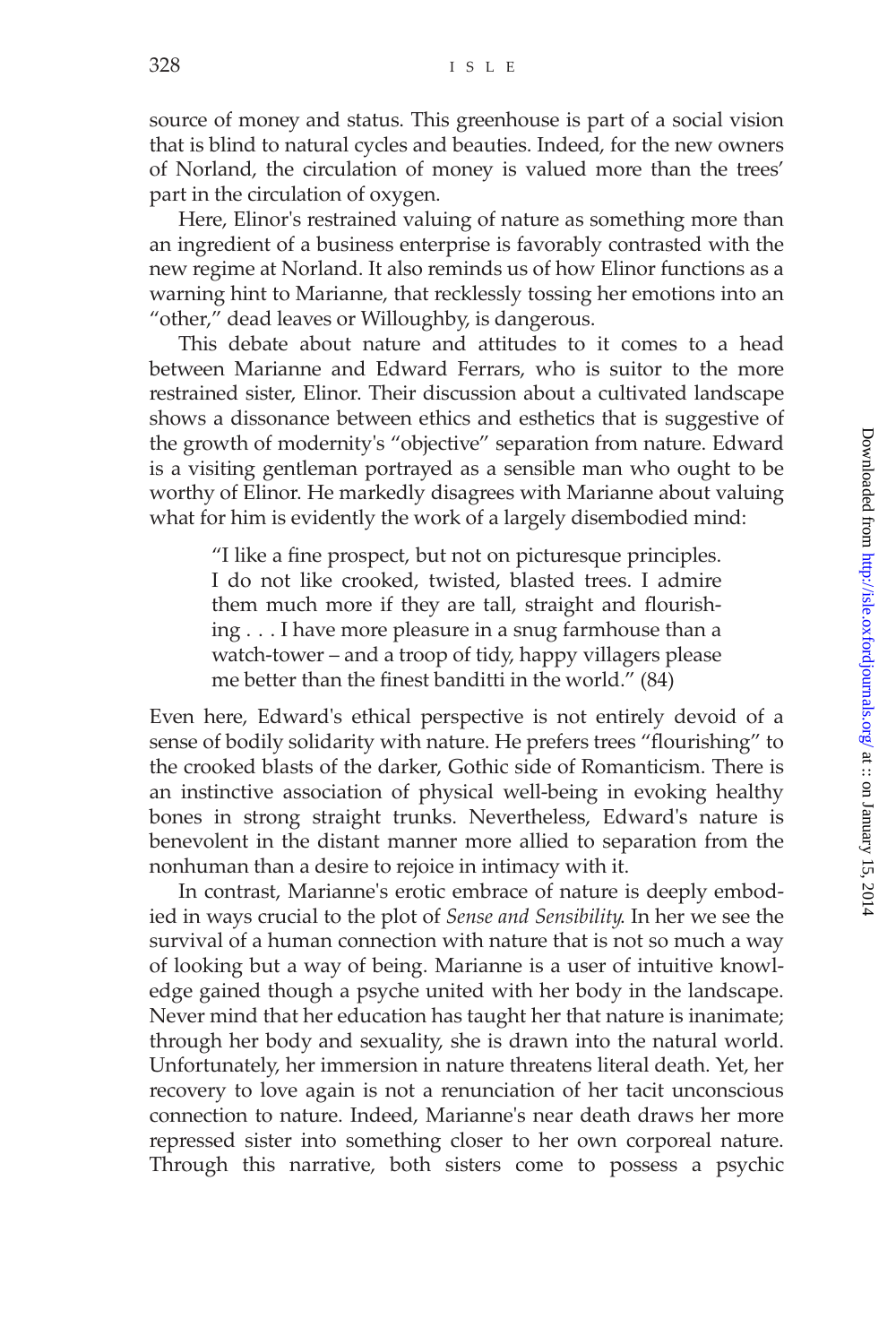creativity in their physicality, one that Jung was later to recognize in his notion of the creative embodied unconscious.

Therefore, although Elinor is content to hold back from uttering her own sympathy with nature for the sake of family harmony, she does not hold back from identifying psychically, and even corporeally, with her dying sister. During Marianne's dangerous illness, Elinor endures "almost equal suffering" (273). When her sister is finally starting to improve, it is her body and countenance that Elinor reads before her own physical breakdown in (and a Marianne-like reaction of ) "tears of joy" (275).

"Her breath, her skin, her lips, all flattered Elinor with signs of amendment, and Marianne fixed her eyes on her with a rational, though languid gaze." (275)

Here, I argue that Marianne's rationality is far from heedless of natural bodily vulnerabilities and desires. Marianne is a character in touch with the earth mother in a world that refuses to support such a way of being with nature. Furthermore, I would suggest that Marianne's lack of an ethical sense of nature is demonstrated in the novel to be bound up with the estrangement of women from work. Marianne's connection to nature betrays the sky father dominance of her culture because it is not materially, or more precisely, biologically, connected to her being. All she has is a psychic bond with a nature who (or which) does not talk back to her. In plot terms, this natural bond becomes a psychic bond with Willoughby, who refuses to talk to her in London. Hence, Marianne's bond with nature is the road to death.

Lacking work or labor to provide sustenance from the land, Marianne does not consider that her food comes from the neat cultivation around her and not from the lonely crags. She is therefore unable to see nature as sustaining work, even if it is now work that sustains only body, not an ensouled body that responds to the animation of nature in a reciprocal creative relationship of earth mother-oriented cultures. Denied even the very limited validation of work, Marianne fortunately has another way into nature that is not merely her extinction: through Eros, the body and myth, as I shall show.

Edward, on the other hand, is characterized in the novel as a man lacking work. His mother, who controls all the family money, will not allow him to become a clergyman. So, it is suggestive that his reaction to Marianne's "transports" is to argue for a pastoral sense of environment in both the agricultural and the spiritual sense. At this point in the novel, Edward laments his lack of meaningful work while describing nature as worked by man for the benefit of a whole community. It is an embodied ethics, yet one that, like Marianne, regards nature as having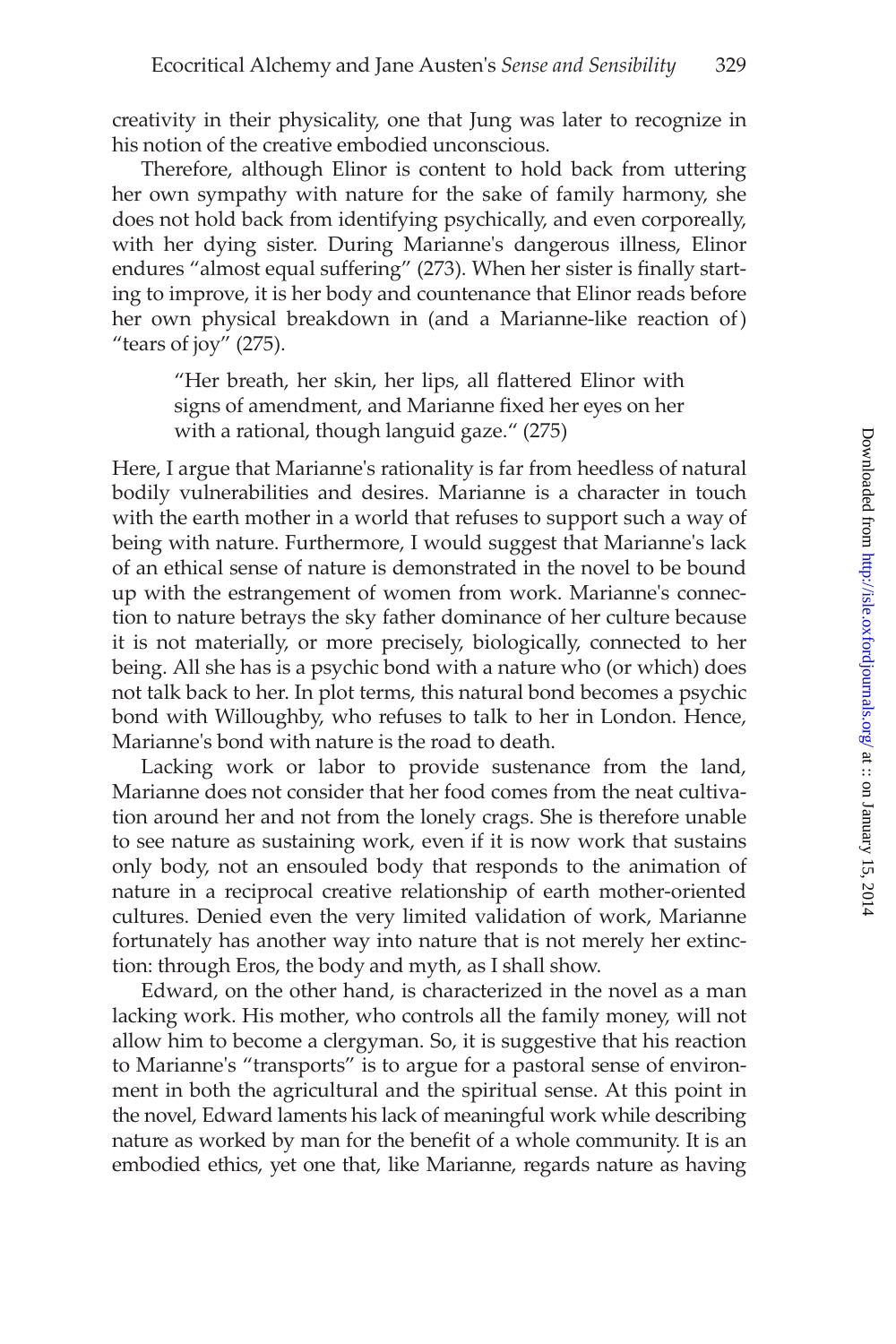no say. Work in Sense and Sensibility can allow a person to generate a meaningful life, whether it be the work of the laborers or of Edward who becomes a pastor. Nevertheless, it remains a work largely severed from a sense of reciprocal signifying with the land. Even Marianne enters into the corporeal work of marriage and motherhood. Enabling her to do so is another kind of "rescue" than the male heroism of Willoughby: it is the feminine, in the form of Elinor's bodily intervention, that allows Marianne to be reborn from the sickbed.

Those characters the novel deems morally acceptable acquire the notion of meaningful work in touch with nature as nonhuman (Edward's pastoral landscape) or through the human body (marriage and motherhood). What they do not gain is a sense of nature as having ethical value for itself—nature as an intrinsically creative other. Austen's nature here is primarily the gift of the sky father. It is to be respected as such. In this finely crafted moral sense, those who chop down walnut trees, disrespectful of their value to the human community, will not fare well.

Yet such a settlement into dominant sky father attitudes to the nonhuman does not account for all the mythical qualities in the novel. In fact, Sense and Sensibility has a surprisingly radical and even alchemical renegotiation of feminine myths of heroism and ecology.

#### Re-working Creation Myths for Nature in Sense and Sensibility

One further argument about the negotiation of nature in Sense and Sensibility is the way it shapes meaning into myth. When Edward sees a cultivated pastoral landscape as possessing a spiritual dimension for him as a clergyman or pastor, he is, of course, striving to embody a benign sky father myth of watching over his human flock. They, in turn, have a residual earth mother connection to the land in their bodily labor.

Of course, as White would remind us, these workers will share Marianne's sense of nature as dumb. While she laments nature's lack of reciprocal communion, the workers are likely to be preoccupied with the growing mechanization of tilling the soil. Sky father values predominate to the extent of shutting off any animation for nature; work is becoming divorced from spiritual value. Long before, agriculture was culture in the sense of a spiritual value rooting the work. In animistic societies, cultivation meant to work with the spirits of nature. For Austen's world, only in the biblical version of pastoral, taking care of the parish is a myth fully embodied, and it is one heavily weighted toward transcendence of nature on the part of the divine mind. A clergyman is encouraged to imitate God and care for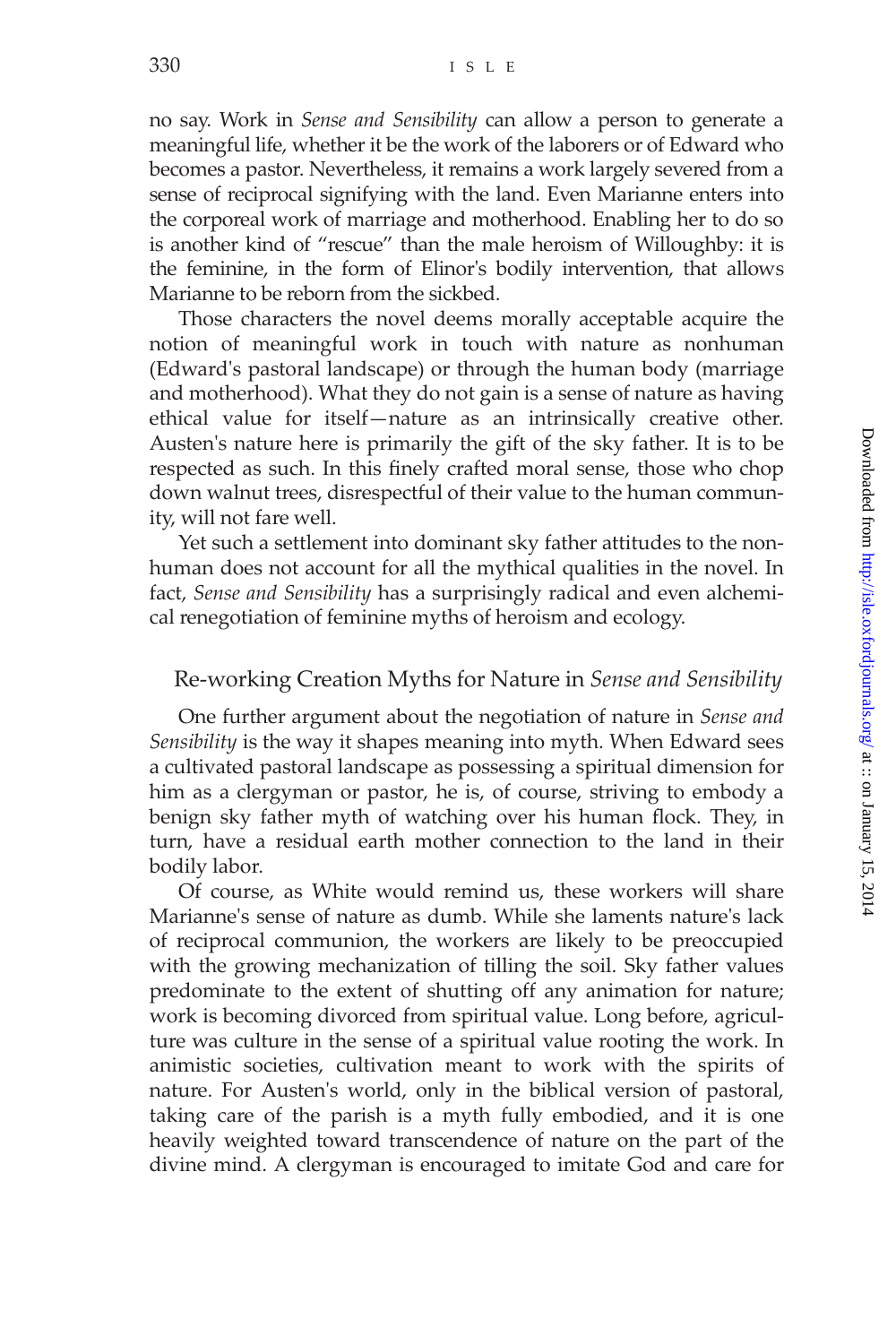his flock in ways that emphasize a disconnection of spirit from body. For the poor, bodily labor does root them to the earth, but the earth offers back little meaning.

However, Marianne and Elinor do manage to articulate an-Other myth through their trials of the body as deeply connected to both psyche and nature. Radical and fitting for a novel pioneering women as heroes, these sisters remake the feminine myth of Persephone and Demeter. Indeed, Marianne is endangered by failing to recognize herself as Persephone. To her peril, she believes that she is living an erotic myth where she is feminine prize to Willoughby's dashing hero. In fact, instead of being the passive reward to a patriarchal construction of Eros in heterosexuality, she has to learn to be her own hero. Given the hindsight of later developments, Willoughby's so-called rescue is reframed in the novel as Hades dragging Persephone down to Hell. Marianne is a Persephone who imagines herself to be in one myth, only to discover herself after being dragged into the underworld of the psyche.

In one sense, Marianne reaches Hades or Hell when her depression after Willoughby's desertion extinguishes her spirits. A more literal Hell appears when her body declines and she lies near death. The original myth has her rescue by her mother, Demeter, goddess of cereal fertility. Austen effectively de-essentializes the position of the "mother." In her novels, mothers are not always motherly; other women may nurture more successfully. Here, mother as Goddess of Fertility, Demeter, and earth mother is Marianne's sister, Elinor. Like Demeter, Elinor visits hell to retrieve the one she loves. Like Persephone, Marianne leaves something of herself there; she retains a connection to her underworld for the rest of her life, as her altered demeanor after the illness indicates.

Jung showed that myth is found or made or remade when the creative psyche helps animate nature to be articulate through culture. The unconscious is a word for processes when psyche meets body and nature. All three entities—psyche (conscious and unconscious), body, and nature—manifest in symbol and myth. Myths are dynamic; their signifying is work, the creative force in the world of psyche, body, and nature. As soon as the framing creation myths become unbalanced, the subsequent repression stultifies animation and signifying. In the sky father myth of nature, Edward finally gains work, while his laborers merely toil. Marianne and Elinor manage to acquire work by forming a mythical connection to bodily nature for each other. Fanny's greenhouse tells us how far a capitalist attitude toward nature has killed the sacred in work.

Arguably, the most passionate moment in the novel is Elinor's outpouring of grief and relief when Marianne is "rescued." The loving